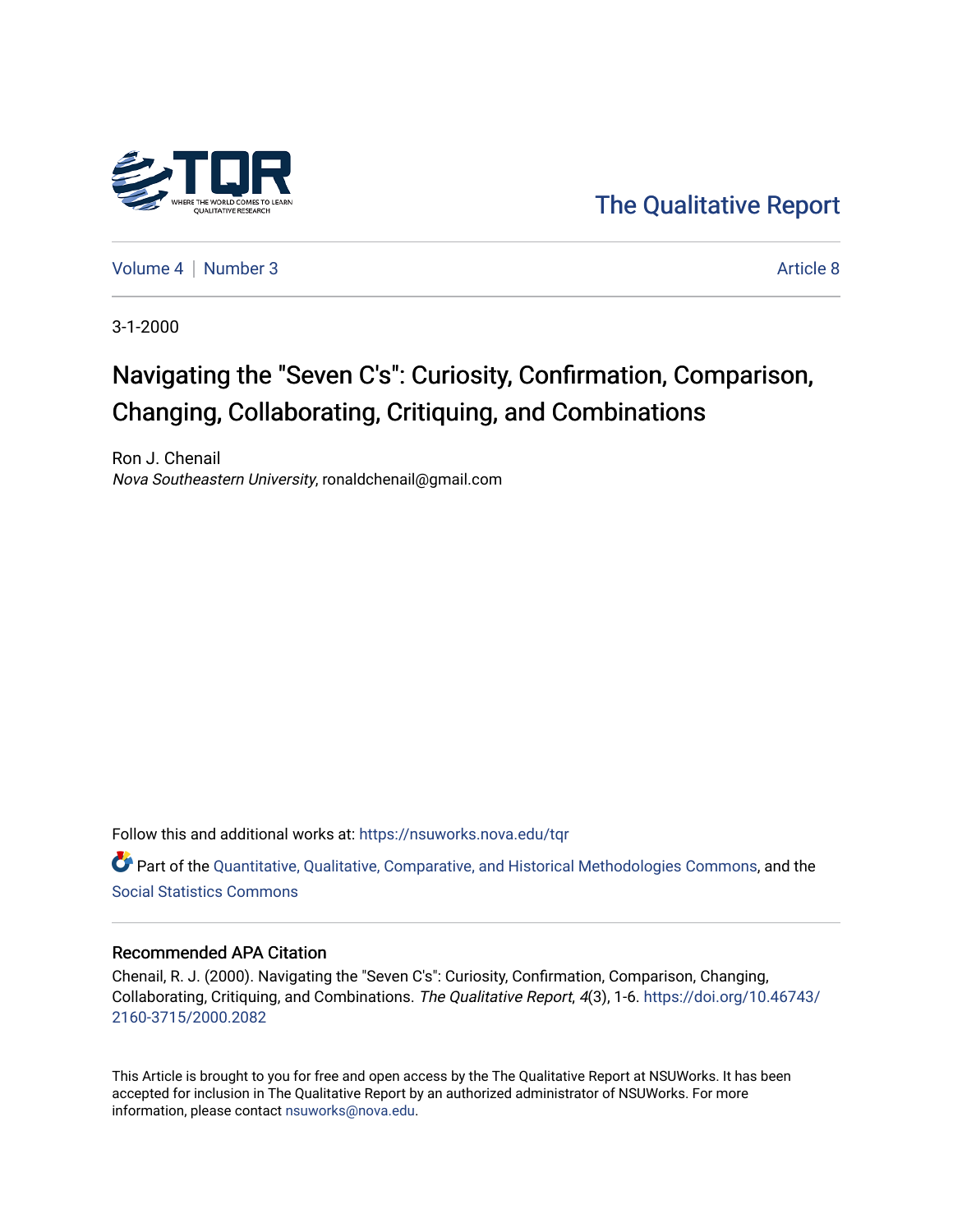

# Navigating the "Seven C's": Curiosity, Confirmation, Comparison, Changing, Collaborating, Critiquing, and Combinations

### Abstract

It is important for researchers to establish a research posture (i.e., the relationship a researcher wants to have with his or her subject or other) (Wolcott, 1992) and making subsequent methodological choices in which all cohere and are consistent with the ascribed posture. By keeping things plumb in this manner, researchers can greatly increase the chances that their projects will be internally coherent and imminently more do-able than those studies which grow out-of-alignment. A method for assessing research posture, the "Seven C's," is presented and a series of questions are introduced to help researchers match their postures with particular research methodologies.

### Keywords

qualitative research

### Creative Commons License



This work is licensed under a [Creative Commons Attribution-Noncommercial-Share Alike 4.0 License](https://creativecommons.org/licenses/by-nc-sa/4.0/).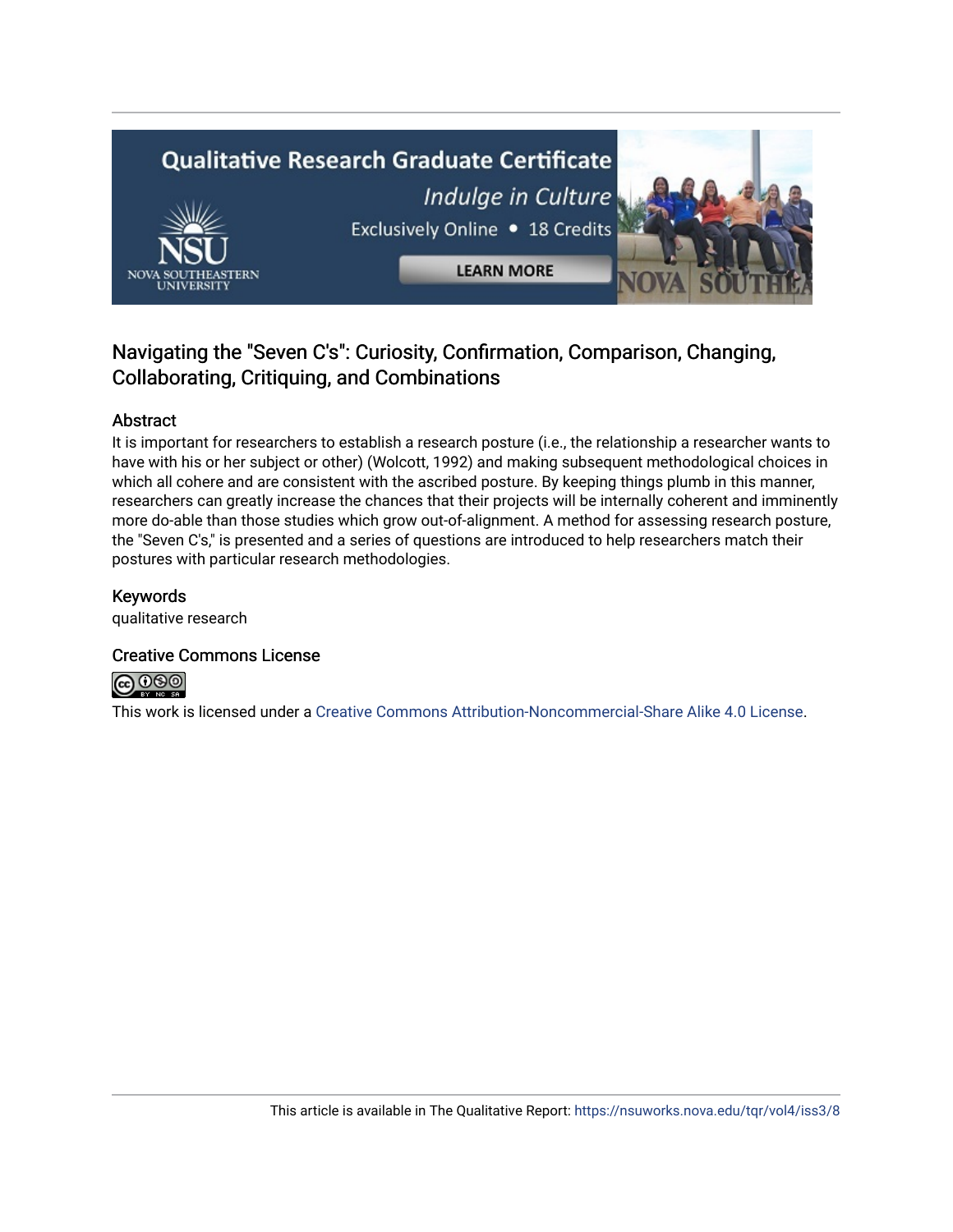# **Navigating the "Seven C's": Curiosity, Confirmation, Comparison, Changing, Collaborating, Critiquing, and Combinations**

# **by Ronald J. Chenail<sup>+</sup>**

*The Qualitative Report*, Volume 4, Numbers 3 & 4, March, 2000

## **Abstract**

It is important for researchers to establish a research posture (i.e., the relationship a researcher wants to have with his or her subject or other) (Wolcott, 1992) and making subsequent methodological choices in which all cohere and are consistent with the ascribed posture. By keeping things plumb in this manner, researchers can greatly increase the chances that their projects will be internally coherent and imminently more do-able than those studies which grow out-of-alignment. A method for assessing research posture, the "Seven C's," is presented and a series of questions are introduced to help researchers match their postures with particular research methodologies.

#### **Introduction**

In an earlier essay (Chenail, 1997) I wrote about the challenges which can arise in qualitative research projects when the methodological choices made by researchers do not stay plumb. The discussion in that paper centered around the importance of establishing a research posture (i.e., the relationship a researcher wants to have with his or her subject or other) (Wolcott, 1992) and making subsequent methodological choices which all cohere and are consistent with the ascribed posture. By keeping things plumb in this manner, researchers can greatly increase the chances that their projects will be internally coherent and imminently more do-able than those studies which grow out-of-alignment.

In this essay, I want to focus on one part of this interactional process, posture, and how it relates to basic families of methods for systematic inquiries. The way in which I will do this is to concentrate on seven different relationships researcher can have with the other and how researchers can assess which relationship is indeed the one which characterizes their posture in a particular study. I call these relationships the "Seven C's" and being aware of them will certainly help researchers navigate a straight course in their studies. Conversely, researchers who ignore the Seven C's are most likely facing a stormy future in their research projects.

### **Relationship with the Other and Oneself**

Although researchers may not be overt about it, their relationships with the other in their studies is governed by a particular posture. Some researchers posture themselves as "curious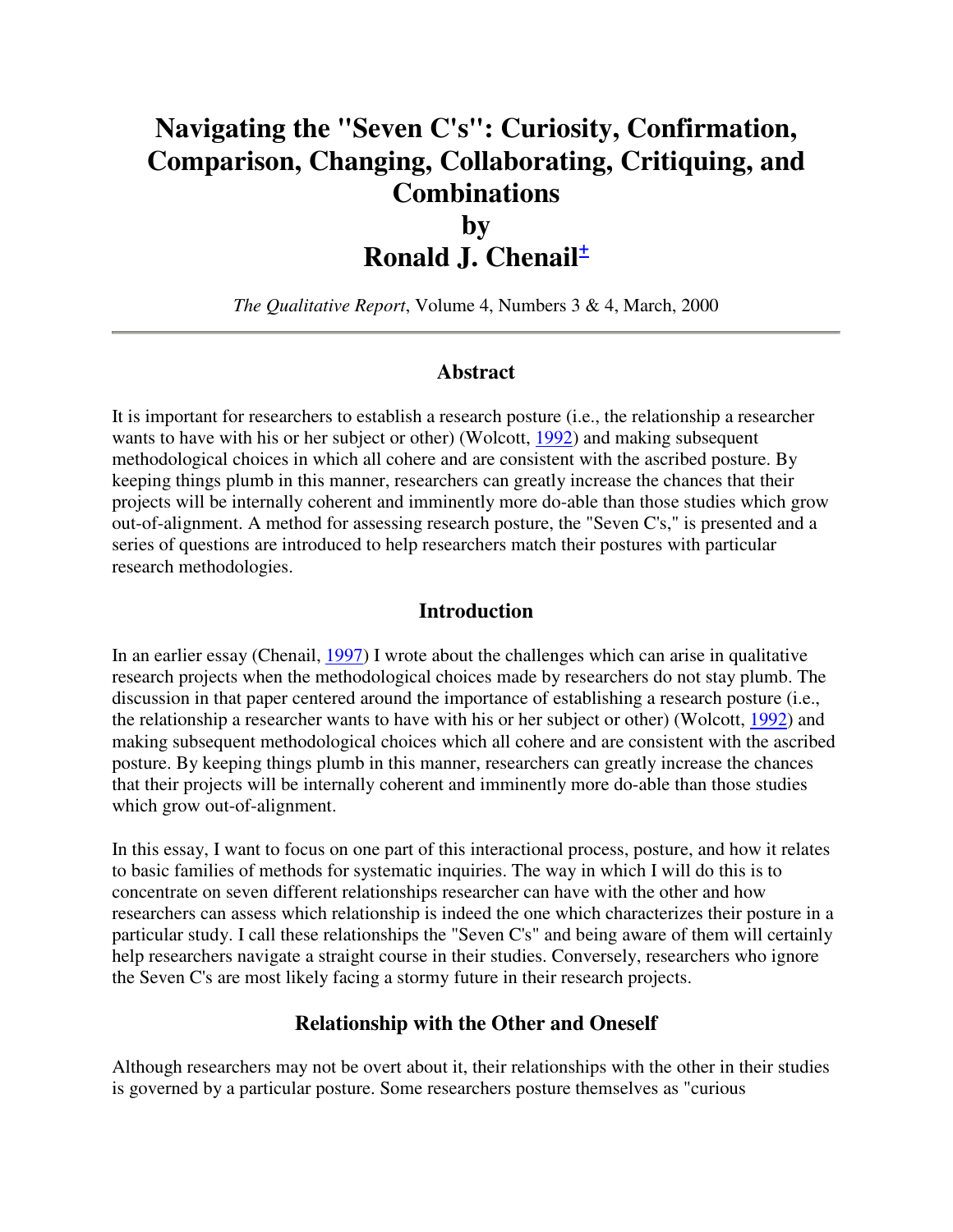investigators" who wish to address gaps in the literature and discover that which previously had been unknown (Mahrer, 1988). Some want to fulfill a reflective posture and desire to be reflective practitioners who shed new light on the nuances of their work or the implications of their actions (Schön, 1983). Still others assume a critical posture and conduct their inquiries to raise issues and to produce cultural critiques (Marcus & Fischer, 1986).

Each of these postures carries with it a particular relationship with the other and reveals a certain notion of the self of the researcher. To be curious about an other or the self is different than being critical of an other or oneself. It is very important for researchers to be aware of these postures and to carry out a research method which is fitting with such a stance. Of course, it is not always the case that posture and method live in simple harmony. Also, it is often the case the posture of a researcher is left a bit covert in a study. Without such an awareness, problems of coherence and consistency arise.

To have a clue into this sometimes unarticulated posture, consider what researchers call the other in their studies. Some use the term "subjects." Others are called "interviewees." Some are termed "research participants." Still others are called "stakeholders." Each of these terms is a metaphor. It tells the reader something about the relationship the researcher is having with the other. It gives away the posture of the researcher. It can also lead the reader to see certain inconsistencies in a particular study. For instance, a researcher who stresses a collaborative, non-hierarchical relationship in their work with others and who also refers to these others as "subjects" is not being very consistent. Are these others considered to be "subjective" or are they being "subjected" to a particular methodological protocol? Depending on the researchers desired relationship, the use of the term "subjects" may be very misleading or quite fitting. The confusion arises with the lack of an overtly articulated posture. In order to express their posture, researchers need to conduct some self-evaluation to assess their research postures. One way to shed light on their stance is to "navigate the Seven C's."

# **The Seven C's**

In surveying the current array of methodological families, I have broken them down into seven broad categories based upon the relationship with the other invoked by each method. These categories, dubbed the "Seven C's," are Curiosity, Confirmation, Comparison, Changing, Collaborating, Critiquing, and Combinations. Each of the "C's" stands for the tenor of the relationship between researchers and the other in a project and each one is connected with a particular method:

# **The Seven C's and their Associated Research Methods**

- Curiosity and Qualitative Methods
- Confirmation and Quantitative Methods
- Comparison and Comparative Methods
- Changing and Action Methods
- Collaborating and Collaborative Methods
- Critiquing and Critical Methods
- Combinations and Mixed Methods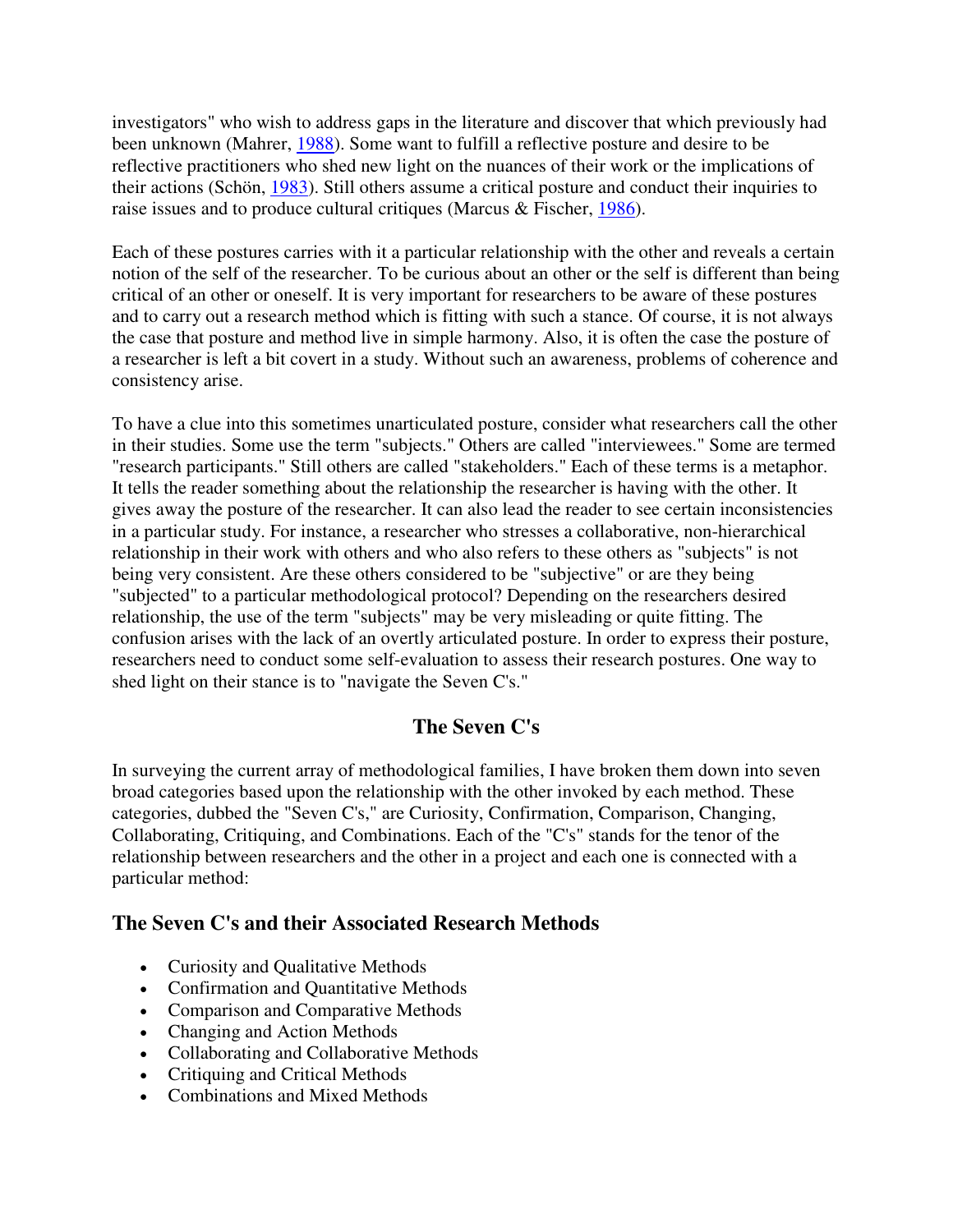In the next section, I want to present these Seven C's in terms of the questions researchers can ask themselves in order to determine their research postures, and maybe, to clarify their relationships with their research subject or subjects.

# **The Seven C's**

## **1. Do you want to be curious about the subject?**

If curiosity is the tenor of your relationship, if you want to know more about the particulars of the subject (i.e., what you already know about the subject is limited), then you should most likely approach your project from a qualitative research perspective (e.g., Crabtree & Miller, 1992; Denzin & Lincoln, 1994). A hallmark of the qualitative approaches is their emphasis on openmindedness and curiosity.

# **2. Do you want to confirm what you already know about the subject?**

If confirmation is the tenor of your relationship, if you want to control the conditions around the subject so you can confirm certain relationships or patterns (i.e., what you already think you know about the subject), then you should most likely approach your project from a quantitative research approach (e.g., Babbie, 1998; Robson, 1993). A hallmark of the quantitative approaches are their emphasis on experimentation and prediction.

## **3. Do you want to compare your subject with another?**

If comparison is the tenor of your relationship, if you want to examine the configuration of conditions of cases so you can compare the logic of one configuration with another (i.e., similarities and differences across a limited number of cases), then you should approach your project from a comparative research approach (e.g., Ragin, 1987, 1994). A hallmark of the comparative approaches are their emphasis on contrasts and diversities.

## **4. Do you want to change the other?**

If change is the tenor of your relationship, if you want to examine the actions an organization takes to change (i.e., the cycle of assessing the situation, developing a plan, implementing the plan, and evaluating the success of the plan), then you should approach your project from an action research approach (e.g., McNiff, 1992; Stringer, 1996). A hallmark of the action research approaches are their emphasis on participation and community.

# **5. Do you want to collaborate with the other?**

If collaboration is the tenor of your relationship, if you want to examine the community's needs by involving the perspective of non-researchers in all aspects of the inquiry (i.e., building collaborative systems with the purpose of joint problem-solving and positive social change), then you should approach your project from a collaborative action research or collaborative inquiry approach (e.g., Catelli, 1995; Oja, 1989; Schensul & Schensul, 1992; Stull & Schensul, 1987). A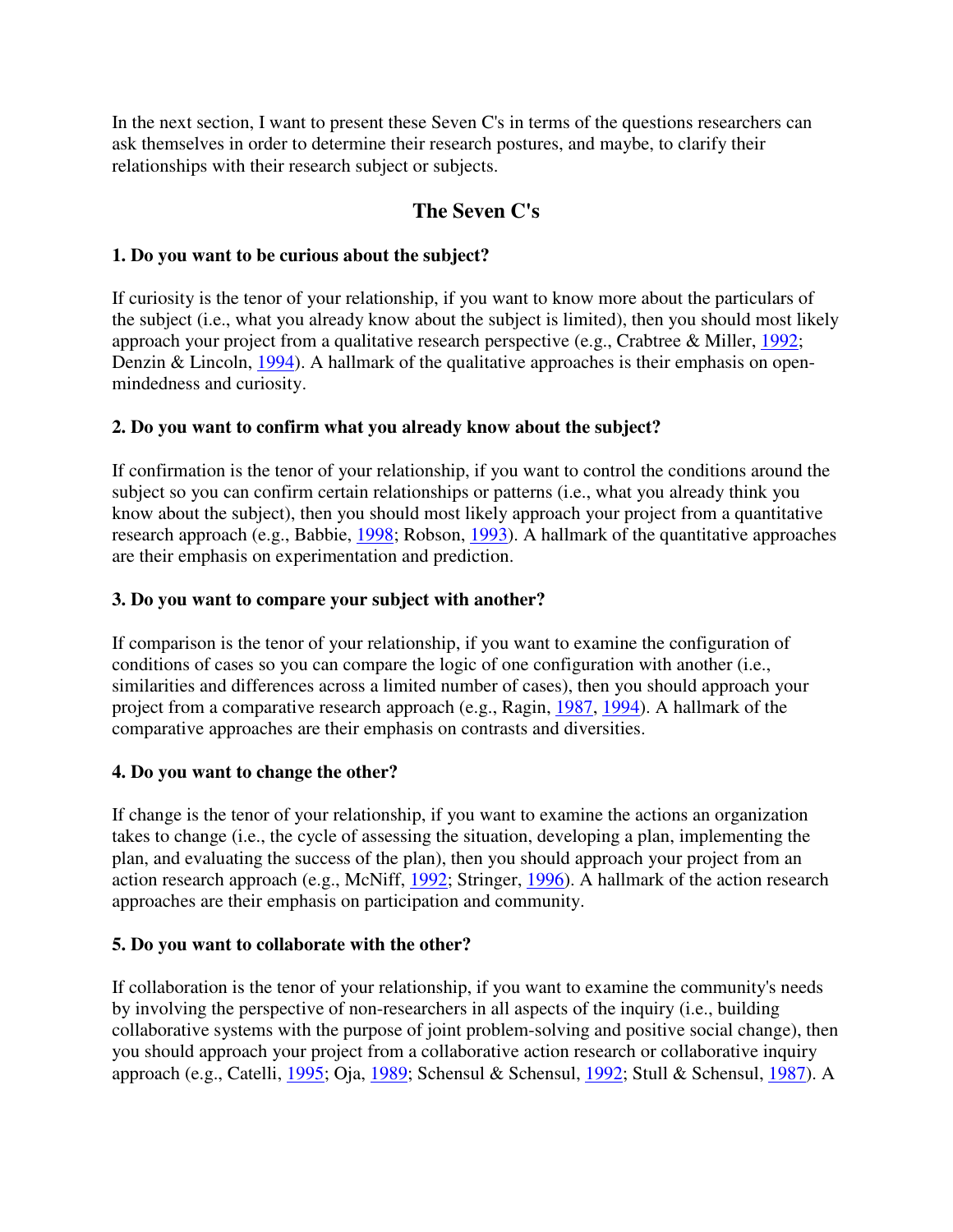hallmark of the collaborative action research or collaborative inquiry approaches are their emphasis on building networks and utilization.

## **6. Do you want to critique the other?**

If critique is the tenor of your relationship, if you want to examine the world from a critical perspective (i.e., the systematic deconstruction of a privileged description, explanation, or interpretation from a feminist, cross-cultural, Marxist, post-modern, or post-structuralist pointof-view), then you should approach your project from a critical research approach (e.g., Carspecken, 1996; Reinharz, 1992; Lather, 1991). A hallmark of the critical research approaches are their emphasis on values and power.

## **7. Do you want to have a combination of these relationships?**

If combination is the tenor of your relationship, if you want to examine the subject from multiple perspectives and/or paradigms (i.e., the triangulation of theory, participants, observations, data, and/or analyses to produce developmental, expansive, and/or convergent descriptions, explanations, and/or interpretations), then you should approach your project from a combined or mixed method research approach (e.g., Creswell, 1994; Sells, Smith, & Sprenkle, 1995; Tashakkori & Teddlie, 1998). A hallmark of the combined or mixed method research approaches are their emphasis on integration and contradictions.

# **Conclusion**

These distinctions are meant only as basic guidelines or suggested starting points and not as hard and fast rules. For instance, researchers have used qualitative methods for confirmation purposes and quantitative approaches to discover new relationships in social phenomenon.

The Seven C's can also be used throughout the research endeavor. They can serve as "posture reminders" or "relationship checks" to help researchers "to stay the course" in a project. For example, if the tenor of the relationship is collaboration, researchers can keep check of every methodological choice being made to evaluate just how collaborative they are being with the other, or as they progress in their study, researchers can constantly be rechecking in order to build more collaboration into their research processes.

The purpose of the Seven C's is to help you to make your relationship with the other or others in the study clear and to select a method with has a coherent fit with your posture. Of course, you can select different postures in a particular study, but I would recommend trying one at a time. You have to try to build simplicity somewhere into the research process because the phenomenon being studied is quite complex. It is very difficult to study a complex phenomenon with a complex method. You are better off keeping the method simple and let the complexity lie in the other.

# **References**

Babbie, E. (1998). *The practice of social research* (8<sup>th</sup> ed.). Belmont, CA: Wadsworth.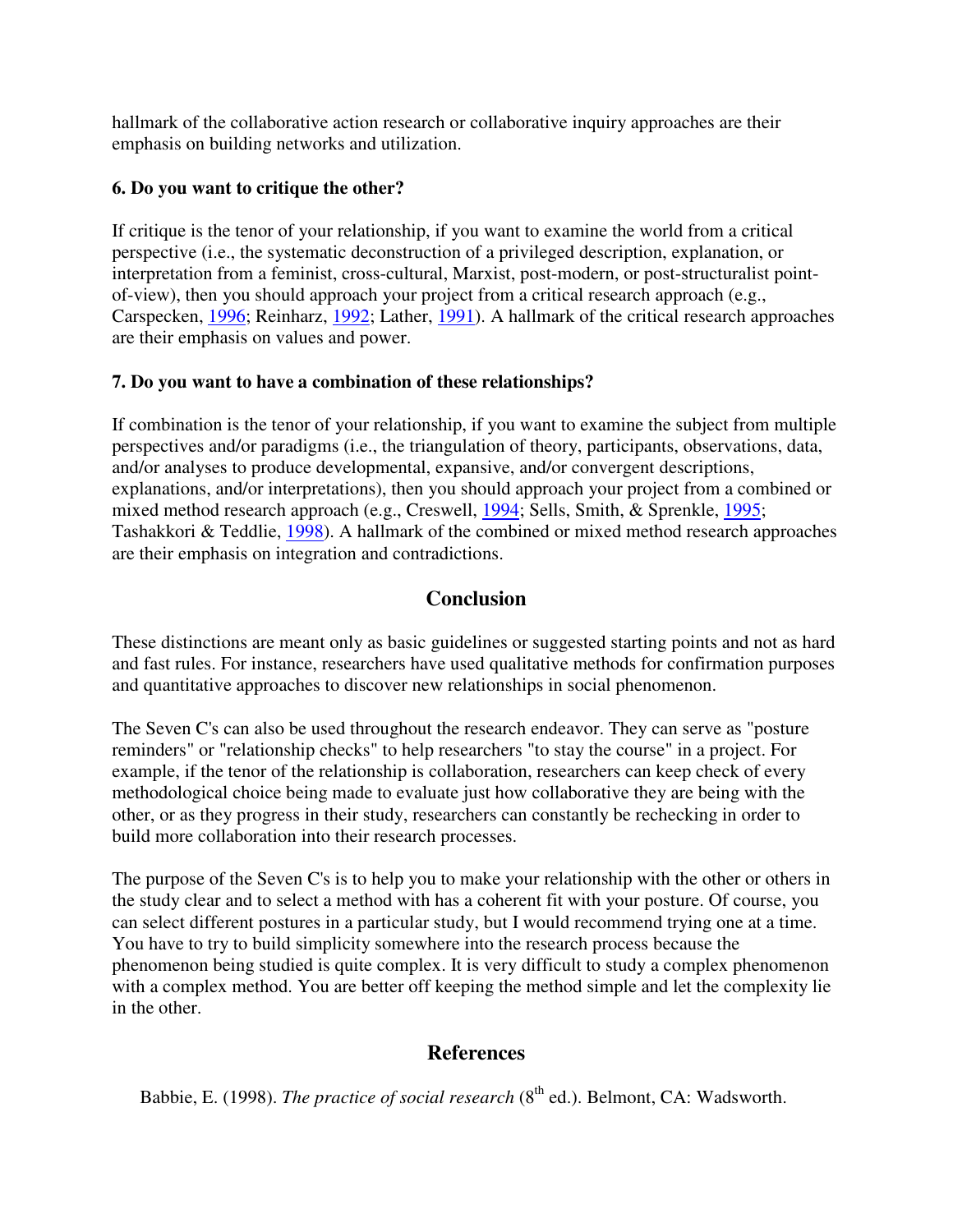Carspecken, P. F. (1996). *Critical ethnography in educational research: A theoretical and practical guide*. New York: Routledge.

 Chenail, R. J. (1997, September). Keeping things plumb in qualitative research [37 paragraphs]. *The Qualitative Report* [On-line serial], *3*(3). Available: http://www.nova.edu/ssss/QR/QR3-3/plumb.html

 Crabtree, B. F., & Miller, W. L. (1992). *Doing qualitative research: Multiple strategies*. Newbury Park, CA: Sage.

 Creswell, J. W. (1994). *Research design: Qualitative & quantitative approaches*. Thousand Oaks, CA: Sage.

 Catelli, L. A. (1995). Action research and collaborative inquiry in a school-University partnership. *Action in Teacher Education, 16*(4), 25-38.

 Denzin, N. K., & Lincoln, Y. S. (Eds.). (1994). *Handbook of qualitative research*. Thousand Oaks, CA: Sage.

 Lather, P. A. (1991). *Getting smart: Feminist research and pedagogy with/in the postmodern*. New York: Routledge.

 Mahrer, A. R. (1988). Discovery-oriented psychotherapy research. *American Psychologist, 43*, 694-702.

 Marcus, G. E., & Fischer, M. M. J. (1986). *Anthropology as cultural critique: An experimental moment in the human sciences*. Chicago: University of Chicago Press.

McNiff, J. (1992) *Action research: Principles and practice.* New York: Routledge.

 Oja, S. N. (1989). *Collaborative action research: A developmental approach*. New York: Falmer.

 Ragin, C. C. (1987). *The comparative method: Moving beyond qualitative and quantitative strategies*. Berkeley, CA: University of California Press.

Ragin, C. C. (1994). *Constructing social research*. Thousand Oaks, CA: Pine Forge Press.

 Reinharz, S. (1992). *Feminist methods in social research*. New York: Oxford University Press.

 Robson, C. (1993). *Real world research: A resource for social scientists and practitionerresearchers*. Cambridge, MA: Blackwell.